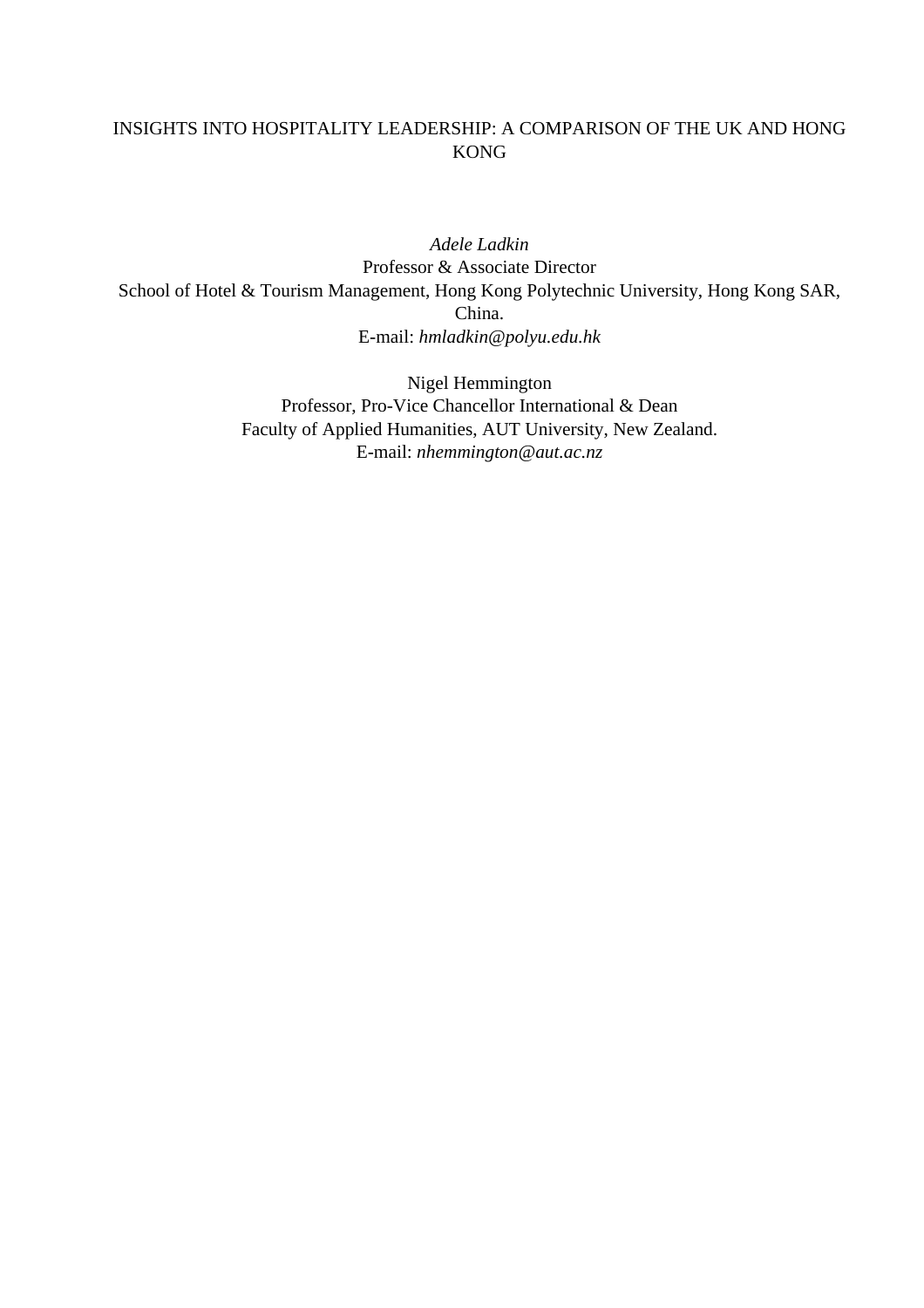# **INSIGHTS INTO HOSPITALITY LEADERSHIP: A COMPARISON OF THE UK AND HONG KONG**

### **ABSTRACT**

This research explores effective leadership and how it is developed, according to the views of successful hospitality and tourism leaders in the UK and Hong Kong. Understanding what makes a successful and effective leader is vital for the training and developing of future industry leaders. There is a vast body of literature pertaining towards leadership, with much previous research focusing on identifying innate leadership traits or exploring potential outcomes of effective leadership as a means to understand successful leadership. This research explores effective hospitality leadership using empirical qualitative interview data collected from twenty five leaders in the UK hospitality industry and ten leaders in the Hong Kong tourism and hospitality industries. Findings are explored in relation to four areas; where leadership skills were learnt, what makes an effective leader, advice for aspiring leaders and leadership issues specific to the hospitality industry. The findings reveal that the leaders, for the most part, learn their skills from personal experience and from observing others, whilst some also felt that leadership skills are innate. What makes a leader effective is a variety of personal skills, with communication, trust, transparency, integrity and having vision seen as crucial. Advice for aspiring leaders includes being fair and consistent, self -belief, being honest and trustworthy, caring for others, and being enthusiastic and not work shy. Leadership issues specific to the hospitality industry include industry reputation, diverse workforce challenges, and industry volatility. Comparisons between the two countries are made and conclusions are discussed in relation to similarities or differences.

#### **KEYWORDS**

Hospitality Leadership, Comparison, UK, Hong Kong

#### **INTRODUCTION**

The subject of leadership has a long history of research and a well established body of theoretical and practical work (Clark, Hartline & Jones, 2009; Lowe & Gardner, 2002). Review papers on the development of leadership studies are a useful way of condensing the many different aspects and approaches, for example work by Mackenzie & Barnes, (2007). Certainly, research in leadership is large in scope and covers a broad range of issues such as leadership challenges (Bennis, 2007), developing leaders (Chiang & Jang, 2008), and cultural orientations (White, 2006). Ladkin and Weber (forthcoming), identify that the earlier studies of leadership focused on the extent to which leadership is different from management and more recently, much of the research has focused on identifying potential benefits of effective leadership for organizations. This may be in the form of departmental or organizational performance (Patiar & Lockman, 2009) or improved employee behaviour (Testa, 2001). Much of the research is dominated by positivist methodologies and findings. It mostly originates from the United States and consequently is largely based in Western settings (Ladkin & Weber, forthcoming). Bryman's (1992) work in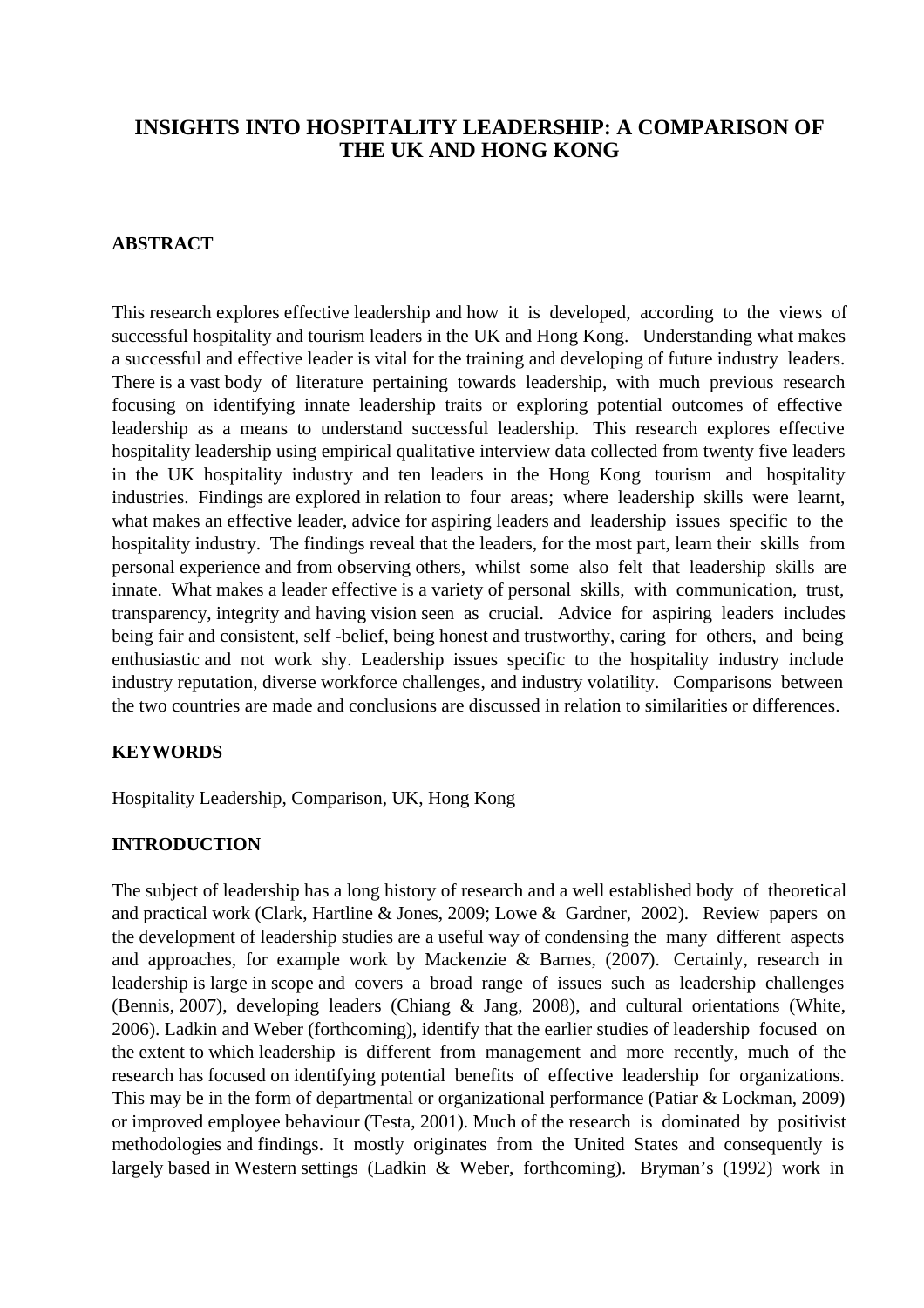trends in leadership theory and research identify trait approaches, style approaches, contingency approaches and new styles of leadership including transformational and charismatic leadership as a chronological way of understanding trends in leadership theory and research. Northouse (2004) reduces leadership research into common themes and problem areas (leadership as process; leadership involves influence, leadership occurs in a group context and leadership involves goal attainment).

A comprehensive review of the leadership literature from management and organizational fields is clearly beyond the scope of this paper. Four themes in the literature are relevant to this research. The first is leadership training and teaching. Given the importance of leadership, it is no surprise that there is a wealth of research that explores how best to teach leadership (Hegarty, 2005; Law & Glover 2000; Scheule & Sneed, 2001) and leadership training (Saunders, 2004). The common conclusion from these and other studies is that teaching and training leaders is best undertaken both in the classroom and in practical workplace situations. There is also some support that for the idea that being a leader is an innate ability which cannot necessarily be taught (Scheule & Sneed, 2001). Essentially, there are different views and ideas about the best way to train leaders, but it is widely recognised that a combination of theory and practical training is beneficial (Weber & Ladkin, forthcoming).

Second, the characteristics common to and the skills required of leaders has relevance to this research. As identified by Weber & Ladkin (forthcoming), a series of publications from Michigan State University explore various aspects of leadership in clubs in the United States and lodging and commercial foodservice operations in both the United States and Japan (Cichy & Sciarini, 1990; Cichy & Cook, 1991; Cichy, Aoki, Patton & Sciarini, 1992; Cichy, Aoki, Hwang & Patton, 1993; Cichy & Schmidgall, 1996; 1997). Communication, trust, perseverance, and vision are identified as the foundations of leadership, while the 'secrets of leadership' were found to be related to credibility, dependability, accountability, self-confidence, loyalty, and decisiveness. Kriegl (2000) identified the most important skills hospitality managers require in an international work environment, namely cultural sensitivity, interpersonal skills, and managerial flexibility. Their leadership abilities were also perceived as critical, especially an adaptive leadership style that is open to new ideas and overcoming cultural differences.

The third theme of relevance for this research is cultural influences on leadership. Extensive research as been undertaken by Testas (2007; 2009) who investigated the impact of culture on leadership issues in the cruise industry. Specifically the focus was on the effect of cultural congruence between leaders and employees on the perceived leadership style, leader-member exchange and employee citizenship behaviour. Results indicate that cultural similarity between leaders and subordinates lead to higher levels of trust and satisfaction with their leader, compared to situations where the leader and subordinates had a different cultural background. Research by Litrell (2002) explored this in the context of China, surveying expatriate and Chinese managers in two hotels in Inner China. Findings indicated there were no main differences apart from for the variable 'tolerance for freedom,' with Chinese managers being more tolerant of freedom than expatriate managers.

The fourth theme has been recently explored by Wong and Chan (2010) and is the importance of contexts in leadership. They argue that context can be viewed from both a macro level in terms of the understanding of a whole society, and a micro level which is the behaviour of an organizations members (Wong & Chan, 2010:437). Wong and Chan (2010) have identified two main groups of researcher that study the relationship between context and leadership. One group uses a qualitative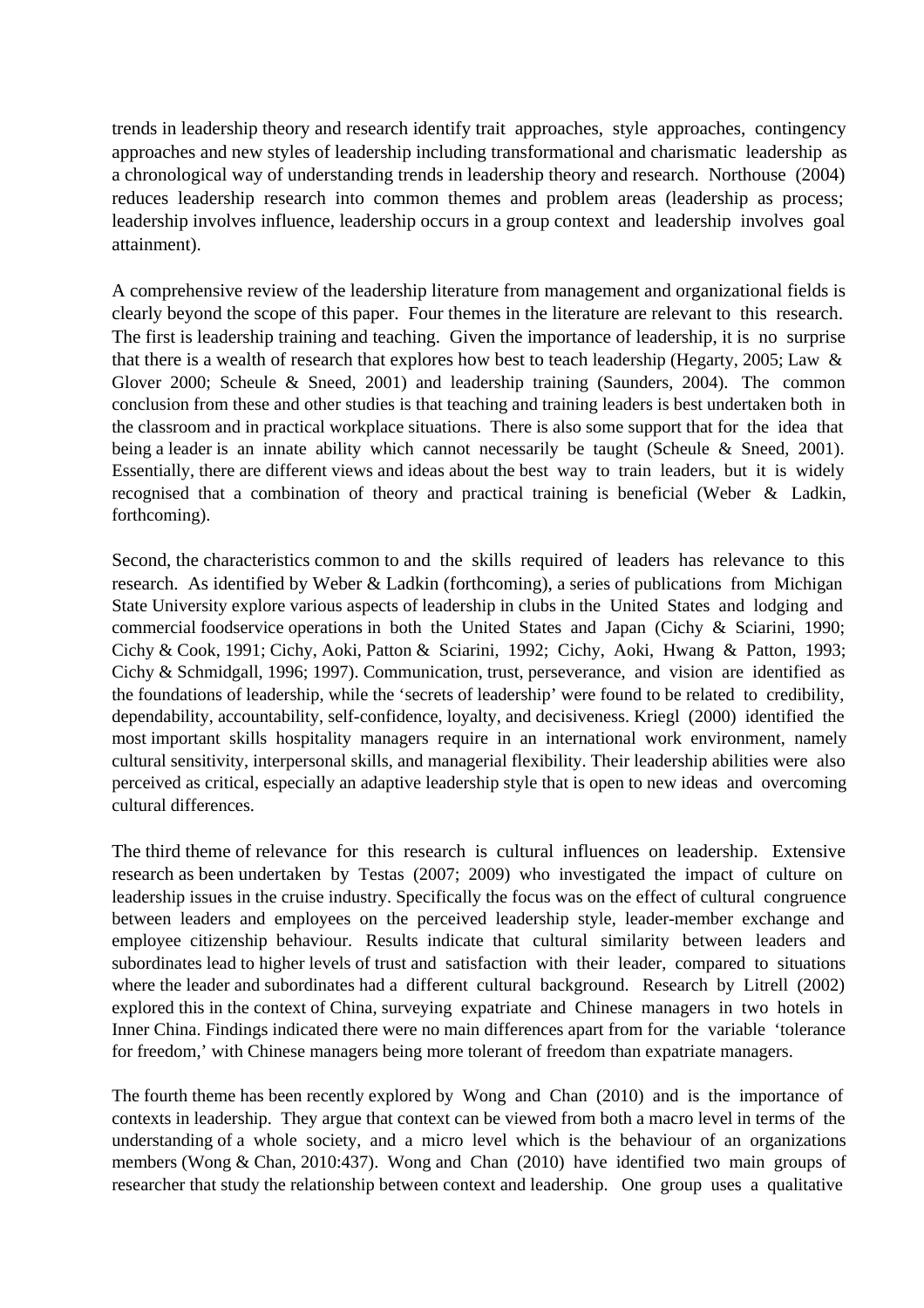approaches (for example Bryman, 2004, Alvesson & Sveningson, 2003) and the other a leadership perception approach (Antonakis, Avolio & Sivasubramaniam, 2003; Lord, Brown, Harvey & Hall, 2001). Taking a macro perspective, two of the macro contexts identified by Wong and Chan are useful for this research. The first is national culture on leadership, and cites studies by Gerstner and Day (1994) who found significant differences in leadership perceptions of according to cultural dimensions. The work by Testas (2007; 2009) described above is also cited as evidence of the effects of culture on leadership. The second context refers to industry settings and characteristics and leadership. Included in this are the ways in which the industry context affects leadership. The unique features of the hospitality industry are that it operates in settings with frequent personal interactions (Wong & Chan, 2010), and it has it owns set of practices, cultures, and industry characteristics (Guerrier, 2008; Pizam, 1993). As a consequence, hospitality leaders may need a specific set of skills. Browness (2008) argues that effective communication skills and interpersonal competences are crucial in the hospitality environment. Wong and Chan's (2010) study of understanding the leadership perceptions of staff in China's hotel industry through the integration of macro and micro aspects of leadership contexts reveals that industries, levels and cultures do indeed have an impact on leadership perceptions. One interesting and previously unknown finding relates to professionalism. This is seen as the most significant characteristic of leadership in the Chinese hotel industry and it is closely related to the contexts of the hotel industry development and the economic development currently taking place in China.

The research presented in this paper compares two highly developed economies and mature tourist destinations, the United Kingdom and Hong Kong. Both are multi-cultural environments, with historical links through Hong Kong's position as a British colony until 1997, when Hong Kong became a Special Administrative Region of China. Both are concerned with maintaining their position as leading destinations for international business and leisure travel, and therefore have a continued demand and need for strong leadership and management of the tourism and hospitality industries. Therefore, the development of leaders, what contributes to their success, advice for leaders and leadership issues that are specific to the tourism and hospitality are all areas of importance for both destinations. Furthermore, a comparison of research findings from the two places allows for an exploration of any contextual or cultural difference or similarities.

## **THE STUDY**

The study enables a comparison between Western and Asian leaders in the tourism and hospitality industries and offers a number of insights into hospitality leadership in these two different contexts.

## *Methodology*

This research was undertaken initially in the UK, followed by a replication of the study in Hong Kong. For both surveys, primary data was collected through the use of in-depth interviews. The merits of using interviews as a method of data collection are many, and include their flexibility, the richness of the data collected, and their lack of constraint on respondent's answers (Denzin & Lincoln, 1998). Importantly for this research was the fact that interviews allowed the researcher to return to topics if necessary throughout the interviews, and also to ensure that all issues were explored (Bailey, 1994).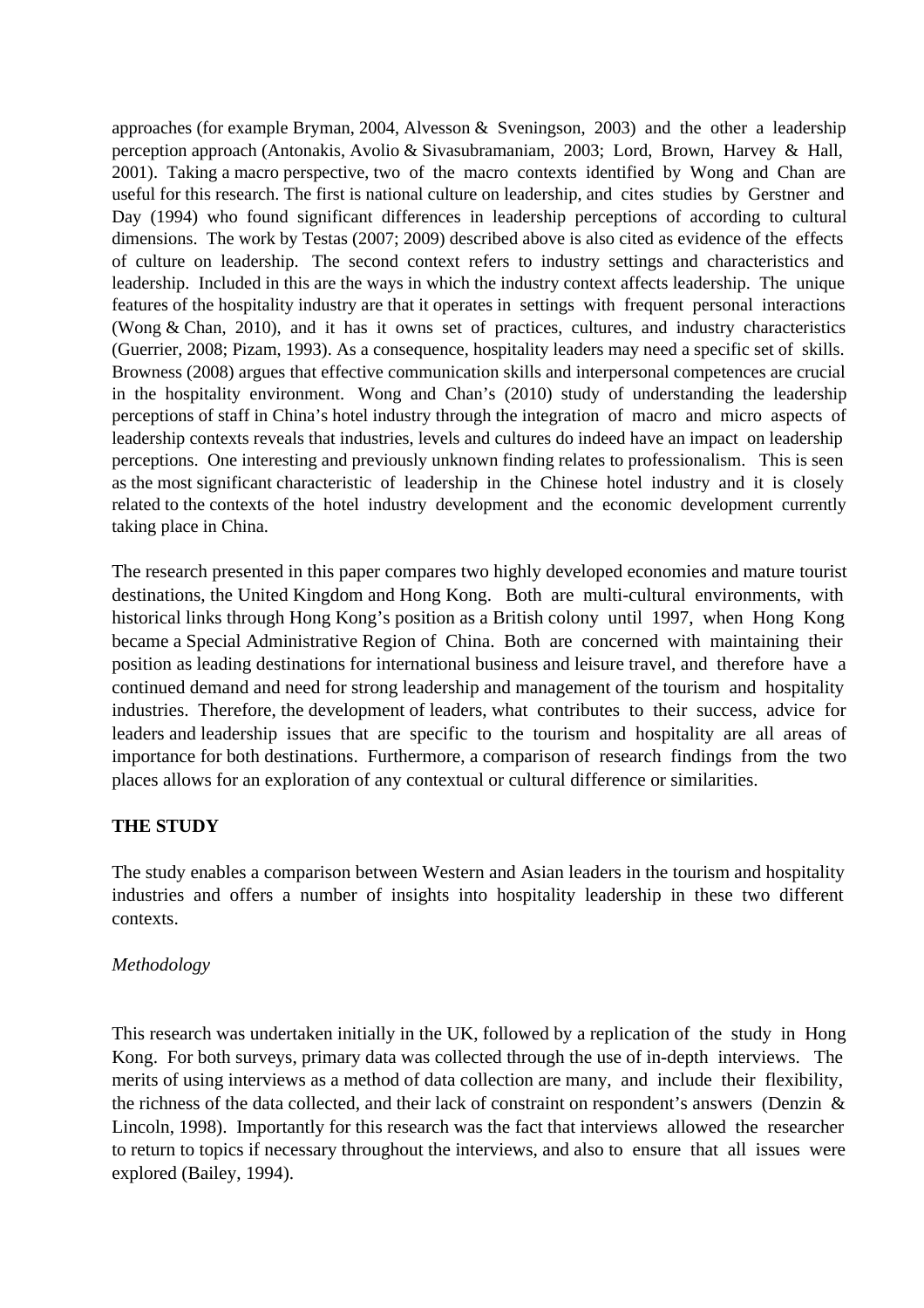For the UK sample, two different groups of people were identified as potential participants. First, those who the industry itself thought were its most effective leaders; and second, those who had been recognised by their own staff. The first group was identified by inviting Fellows and Members of The Institute of Hospitality to nominate industry leaders who they felt were worthy of recognition. Ten people were identified and interviewed from this group. The second group was identified from two annual surveys; The Sunday Times '100 Best Companies To Work For'; and The Caterer's 'Best Companies to Work For in Hospitality'. From the seventeen hospitalityrelated companies that were recognised in these two surveys over the past three years, it was decided to approach the leaders of these companies to be interviewed. Fifteen leaders agreed, giving a total sample size of twenty-five. Interviews took place between January and June 2007.

In Hong Kong, a list of potential suitable interviewees was compiled from a variety of published sources and local knowledge of the faculty from one of the authors' academic institution. These potential respondents were from both tourism and hospitality organisations, the final list comprised of twenty-five possible respondents, of which ten leaders agreed to be interviewed. The in-depth interviews took place between December 2007 and February 2008.

For both the UK and Hong Kong samples, each interview took approximately one hour, and was conducted in English. The interviews were recorded and were later transcribed. The analysis was conducted by two people, one acting as the principle data analyst, and the other analysing the transcripts without knowledge of the outcome of the first round of analysis. This is a comparative technique, as suggested by Strauss and Corbin (1998). In the initial analysis, broad themes and sub-themes were identified. At the time of writing, the UK data had been explored by the principle data analyst only. The Hong Kong data has been previously explored in the context of leadership issues and challenges and developing effective leadership (Ladkin & Weber, forthcoming; Weber & Ladkin, forthcoming).

The profile of the samples is shown in table 1.

| UK         |                         | Hong Kong  |                           |  |
|------------|-------------------------|------------|---------------------------|--|
| Respondent | Sector                  | Respondent | Sector                    |  |
| Number     |                         | Number     |                           |  |
|            | Contact Catering        |            | Travel Services           |  |
|            | Brewery                 |            | Conferences & Exhibitions |  |
|            | Hotel Chain             |            | Hotel Chain               |  |
| 4          | Independent Hotel       | 4          | Travel Services           |  |
| 5          | Restaurant              | 5          | Cruises                   |  |
| 6          | Contract Catering       | 6          | Theme Parks & Attractions |  |
|            | Inns                    |            | Conferences & Exhibitions |  |
| 8          | Restaurants             | 8          | Industry Representative   |  |
| 9          | Gaming                  | 9          | Hotel Association         |  |
| 10         | Conferences &           | 10         | Hotel Association &       |  |
|            | Exhibitions             |            | Training                  |  |
| 11         | Restaurants             |            |                           |  |
| 12         | Hotel Chain             |            |                           |  |
| 13         | Hotel Chain             |            |                           |  |
| 14         | Industry Representative |            |                           |  |
| 15         | Hotel Association       |            |                           |  |
| 16         | Hotel Chain             |            |                           |  |

**Table 1. Sample Profile of Interviewees: UK and HK**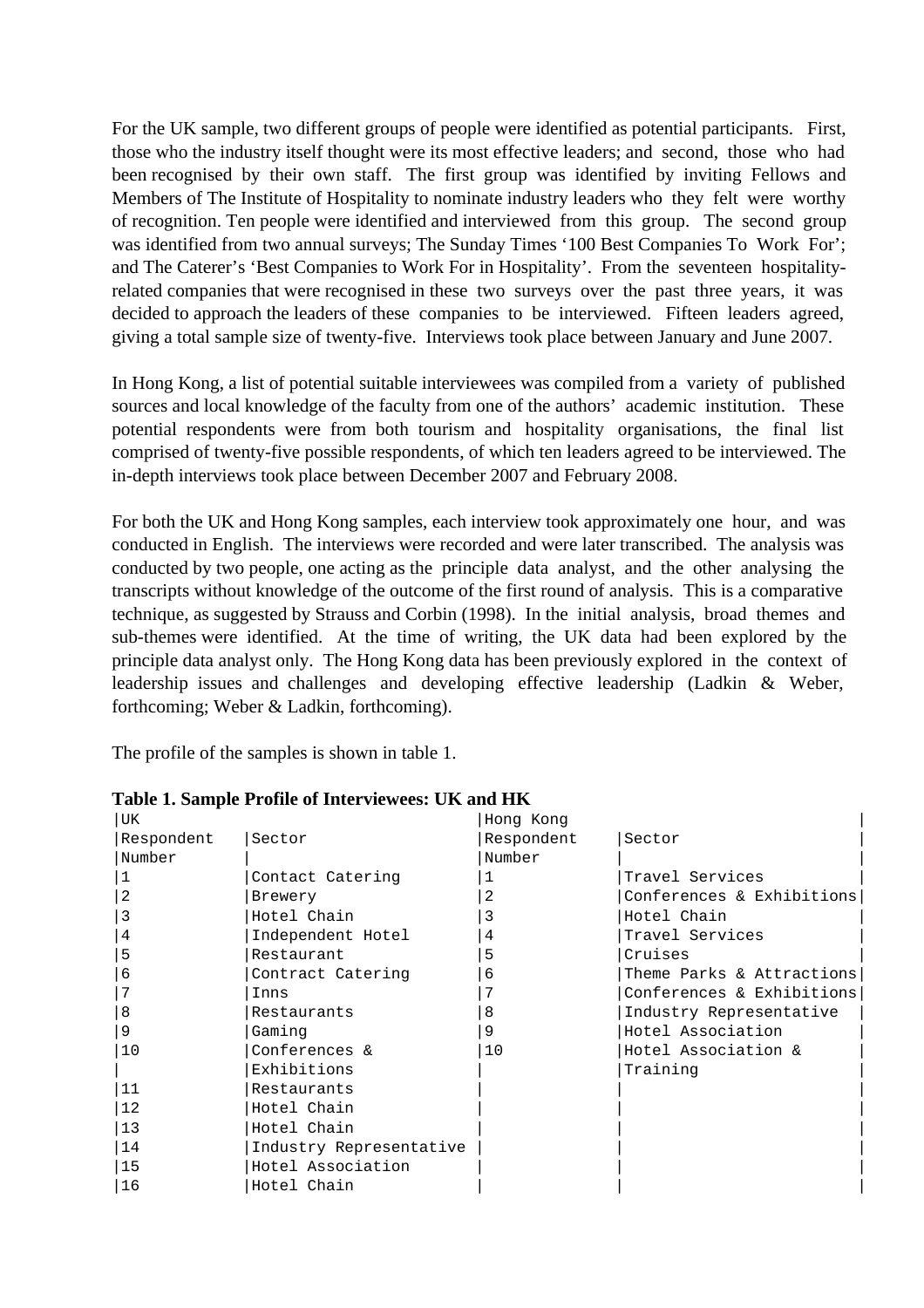| 17 | Catering          |  |  |
|----|-------------------|--|--|
| 18 | Catering          |  |  |
| 19 | Hotel Chain       |  |  |
| 20 | Catering          |  |  |
| 21 | Inns              |  |  |
| 22 | Independent Hotel |  |  |
| 23 | Independent Hotel |  |  |
| 24 | Independent Hotel |  |  |
| 25 | Restaurant        |  |  |

Table one shows that the respondents came from a range of industry sectors, representing a broad range of views.

### *Findings*

The findings are presented in relation to four areas; where leadership skills were learnt, what makes an effective leader, advice for aspiring leaders and leadership issues specific to the hospitality industry. Each is considered in turn with themes and sub-themes summarised and quotes used as illustrative examples. The quantitative presentation of the qualitative data is to indicate the frequency of occurrences in this primary analysis stage.

### *1. Where leadership skills were learnt*

The purpose here was to ascertain where the leaders had learned their skills. The results were remarkably similar for both the UK and Hong Kong. For both samples, learning by experience, learning from others and possessing innate leadership traits were identified. The main difference was in the priority of each theme.

Table 2 shows the main themes and sub-themes identified in the data, the number of interviews during which they occurred in both samples, and in brackets, the ranking of each theme.

| Theme       |                     | Frequency   Frequency & Subthemes |                                   |
|-------------|---------------------|-----------------------------------|-----------------------------------|
|             | & Rank UK   Rank HK |                                   |                                   |
| Experience  | 20 (2)              | 10(1)                             | 'Real life' learning, no          |
|             |                     |                                   | substitute                        |
|             |                     |                                   | Reflecting on experiences         |
|             |                     |                                   | 'Common sense'                    |
|             |                     |                                   | Learning 'on the job'             |
|             |                     |                                   | Learning from challenging         |
|             |                     |                                   | situations                        |
|             |                     |                                   | From reading about theories and   |
|             |                     |                                   | inspiration                       |
|             |                     |                                   | Trial and error                   |
| From others | 24(1)               | 10(2)                             | Mentors and bosses                |
|             |                     |                                   | Good and bad people               |
|             |                     |                                   | Learning from others mistakes     |
|             |                     |                                   | Watching others                   |
| Innate      | 5 (3)               | 3 (3)                             | Innate                            |
|             |                     |                                   | Combination of innate and learned |
|             |                     |                                   | characteristics                   |

| Table 2. Where Leadership Skills were Learnt |
|----------------------------------------------|
|----------------------------------------------|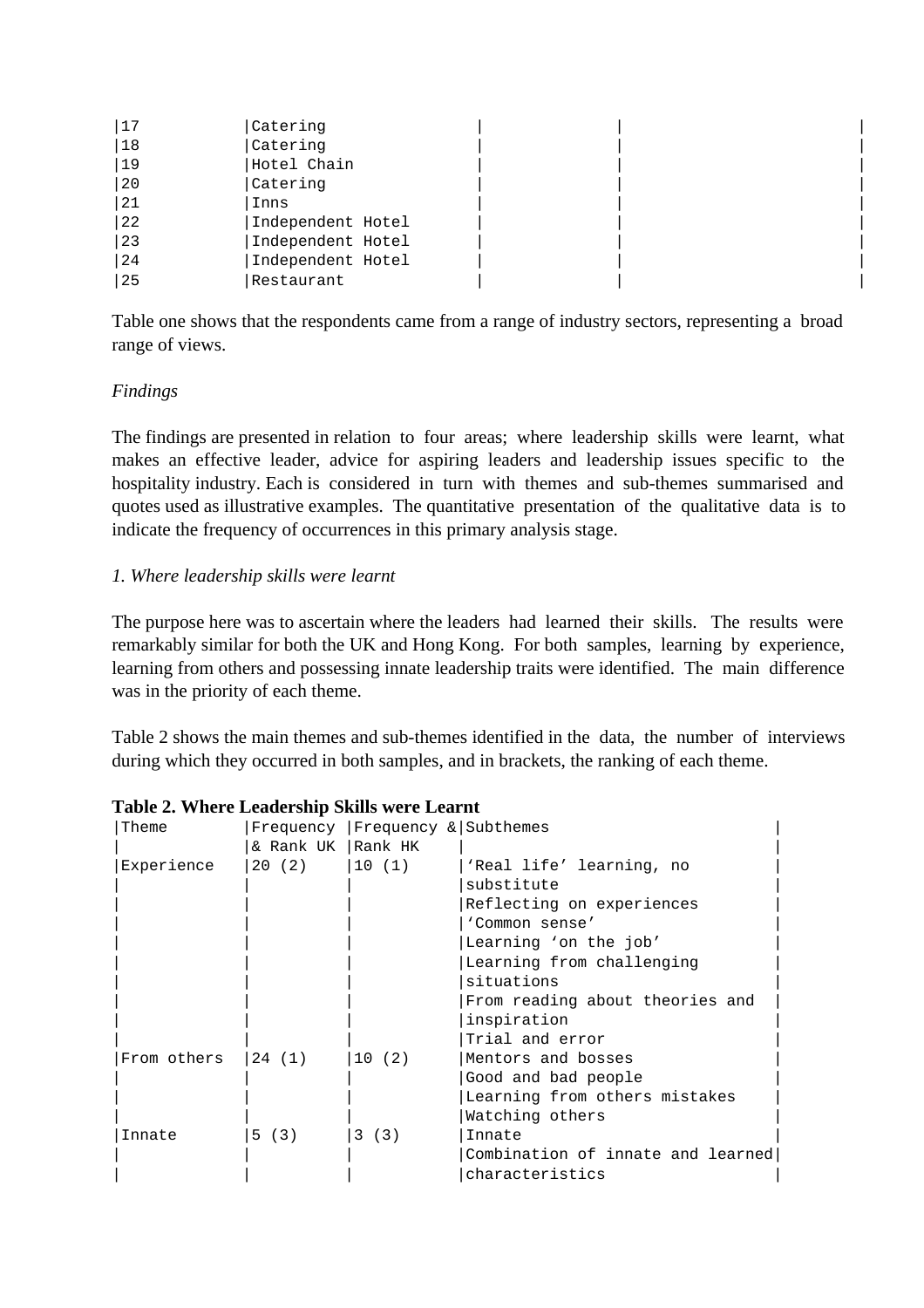A central theme from the respondents was learning from personal experience. This was discussed the most by the Hong Kong sample as all respondents felt it was the most significant way to learn. It was second most discussed for the UK sample. By doing the job, handling different situations and learning from your mistakes are all considered important. Illustrative quotes from the leaders include;

*"I think learning from the job is important, when you are learning by actually doing it, it's the best way, so a leader always has to be reflexive and say how come I have done this job right? Or how come I have messed this up, what have I done wrong?" (Respondent 7, HK)*

*"Experience is very important but learning from experience is more important; very often people don't learn from their experiences!" (Respondent 16, UK)*

*"You have to learn from experience. From each situation you get a better insight from the issues and get a better insight on how to apply this problem to the other situations. This is a kind of learning process. Very important." (Respondent 10, HK)*

*I think through a combination of doing the job so, therefore, learning by experience - that sort of action centred approach. (Respondent 17, UK).*

*"Unfortunately, you have to learn it yourself" (Respondent 9, HK)*

*"I think, very much trial and error." (Respondent 4, UK).*

The second theme, learning from others, was also a widely discussed topic and it dominated the UK discussion. These could be formal mentors and senior colleagues, but also included learning from a range of different people and situations. For example, Respondent 1 (UK) states;

*"I don't think there has been one person or one thing that has influenced me. It really is a continual journey and it's an amalgamation of lots and lots of different reading, different learning, different observations that have developed my leadership skills and I'm still developing, you know." (Respondent 1, UK)*

*"You can pick the good points of individuals and try to merge it with your own way of management, your way of being a leader." Respondent 3 (HK)*

*"I always try to listen to other people irrespective of whether they are high ranking, even minor business, minor issues, even ordinary people with ordinary parties, whether it is related to the travel trade or hotels, it doesn't matter. (Respondent 1, HK) "I've learned them just by working with some fabulous people." (Respondent 25, UK)*

Learning specifically from mentors is illustrated by comments from Respondent 2 (HK);

*"I really learnt from mentors and so from watching people who thought they were leaders but weren't. I learnt from their mistakes".*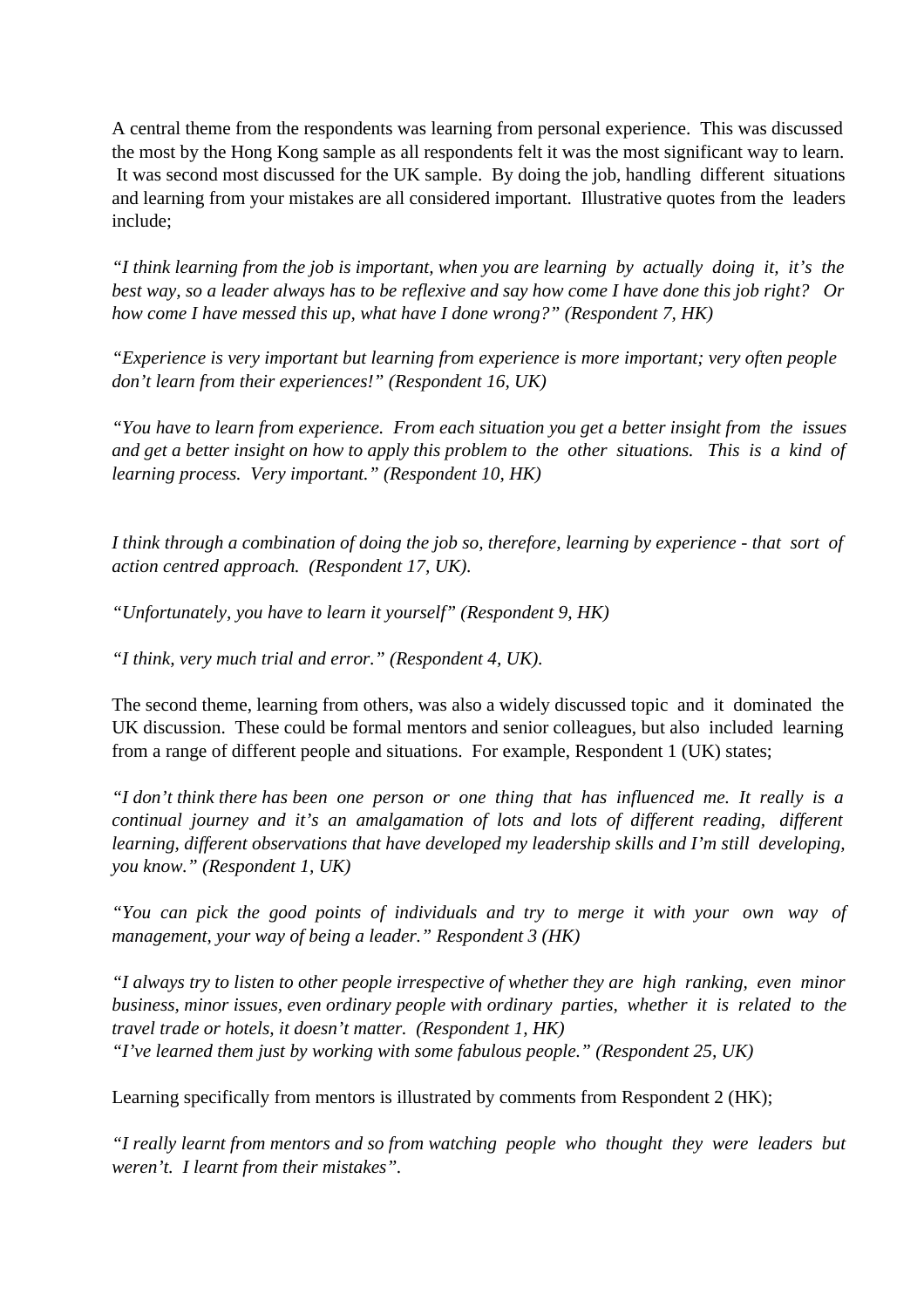Others commented that it was possible to learn from both good and bad managers and leaders. Respondent 6 (HK) states;

*"Sometimes I think your best teacher is your worst teacher... I mean, sometimes the worst people I work for are the best teachers for me because I knew I wouldn't do it the same way when I got the opportunity to work at that role."*

*"When you are growing up in a business, you learn from other people, the good and the bad." (Respondent 3, UK)*

Comments related specifically to education were also given, for example,

*"In the early days, some of my leadership skills, I think, were given to me in a classroom environment." (Respondent 9, UK)*

The third theme relates to whether leadership skills can be learned or if they are innate. Some of the respondents felt strongly that leadership could be something that is innate in an individual, and some traits could mean you may be more likely to become a leader. For example, Respondent 4 (HK) noted;

*"Of course skills are very important, but they can be learnt with training, you can learn it with education, but some people are born to be leaders".*

*"Certain important values that leaders need are inherent to a degree. You learn certain leadership skills from others who you have either worked with or admired; and with experience over the years you see the things which work or have inspired you and you in turn try and emulate." (Respondent 19, UK)*

The above findings in relation to where leaders learnt their skills confirm the value of experience. Although some of the respondents stressed that an understanding of leadership theory, reading about leadership and classroom education can enhance understanding, ultimately it was different experiences that counted in terms of how they developed leadership skills. It could be argued that certain innate characteristics have a role to play, however, it appears but there is no substitute for experience. The themes were remarkably similar for both the UK and HK samples, with a slightly different emphasis. However, in reality learning by experience and learning from others are intertwined.

#### *2. What makes an effective leader*

The leader's views on what makes an effective leader again revealed similar themes between the two samples. However, the relative value of each element was different. Eight themes are identified and are shown in table 3.

| Table 3. What Makes An effective Leader? |                                   |         |                  |  |  |  |
|------------------------------------------|-----------------------------------|---------|------------------|--|--|--|
| <b>Theme</b>                             | Frequency & Frequency & Subchemes |         |                  |  |  |  |
|                                          | Rank UK                           | Rank HK |                  |  |  |  |
| Business Knowledge   3 (8)               |                                   | 10(1)   | Invest in people |  |  |  |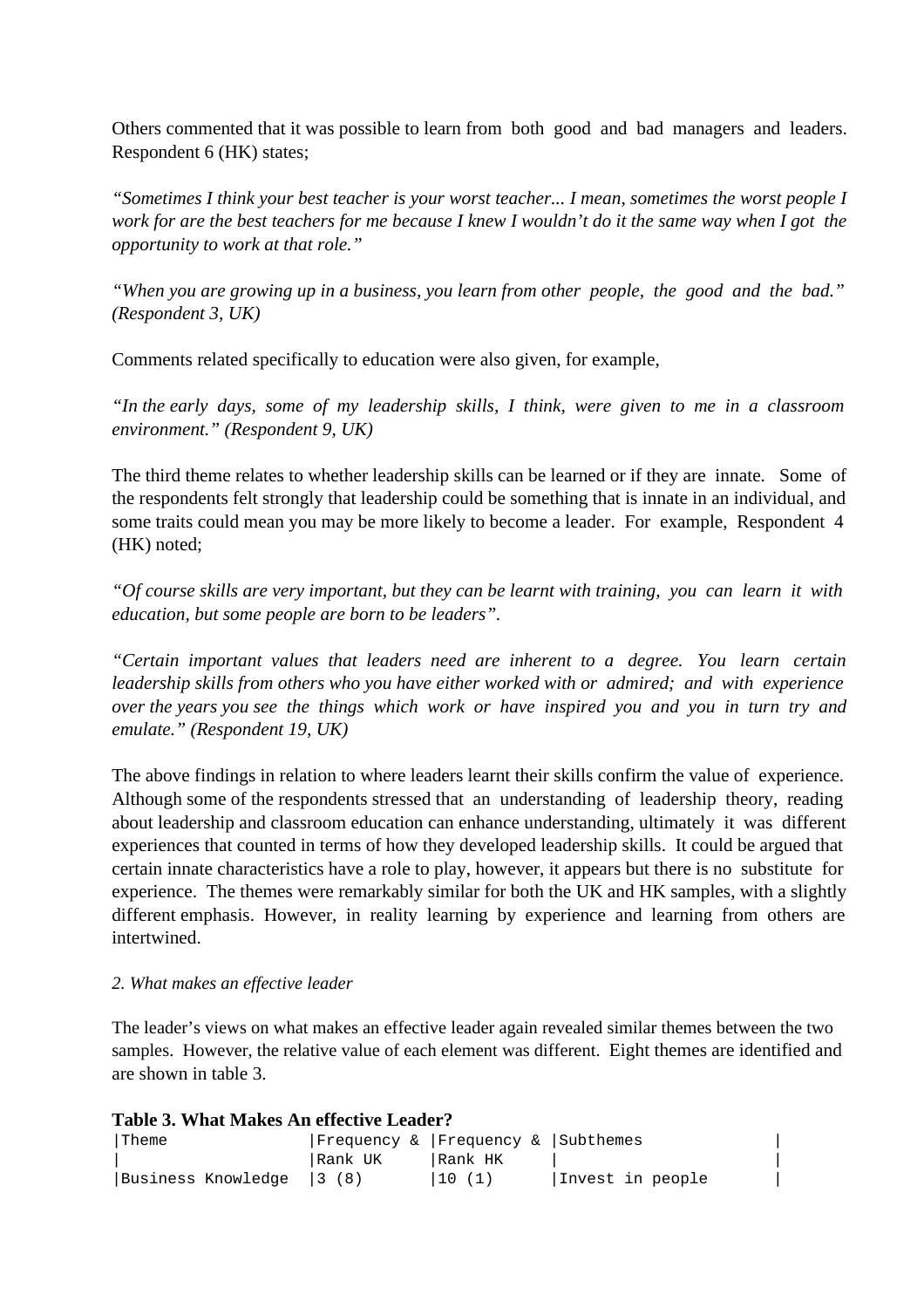|                              |       |       | Far sighted           |
|------------------------------|-------|-------|-----------------------|
| Determination                | 10(5) | 8(2)  | Focused               |
|                              |       |       | Don't quit            |
|                              |       |       | Positive thinking     |
| Team Support                 | 23(2) | 7(3)  | Give people           |
|                              |       |       | opportunities         |
|                              |       |       | Encouragement         |
|                              |       |       | Motivate              |
|                              |       |       | Enthusiasm            |
| Open Minded                  | 22(3) | 7 (4) | Discovery             |
|                              |       |       | Listen                |
|                              |       |       | Vision                |
|                              |       |       | Far sighted           |
| Admit failures               | 10(5) | 5 (5) | Listen to other       |
|                              |       |       | Take advice           |
| Communication                | 25(1) | 5 (5) | Keep people informed  |
|                              |       |       | Interpersonal skills  |
| Respect & Personable $16(4)$ |       | 5 (5) | Reflect on experience |
|                              |       |       | Gain respect          |
|                              |       |       | Handling yourself and |
|                              |       |       | others                |
| Sense of Humor               | 10(5) | 3(8)  | Have fun              |

Many of the respondents gave this question considerable thought, with most giving narratives of situations to illustrate the points they were making. Due to the large number of comments provided by these discussions, only one quote from each sample is selected for illustrative purposes.

For business knowledge; Respondent 3 (HK) notes;

*"to be a leader, you have to know all factors of the business because they look upon you as a leader, so they come to you for knowledge etc."*

*"It really helps if you understand the business inside out." (Respondent 12, UK)*

In terms of determination, Respondent 4 (HK) states;

*"You have to be very strong and firm also, after you have collected all the views, and then you need to be very strong and firm to speak out what you have chosen."*

*"It's very important that you know what you want to achieve and you can perceive what your goal is. If you can perceive what your goal is you've then got to be able to persuade other people to help you in doing that." (Respondent 14, UK).*

Having the right team is illustrated by Respondent 3 (HK) who states;

*"to be a leader, you can't lead by yourself; you have to have the right team, the right department heads to help you. So, you have to have the right caliber of people to help you along, to make sure your strategy works as a team."*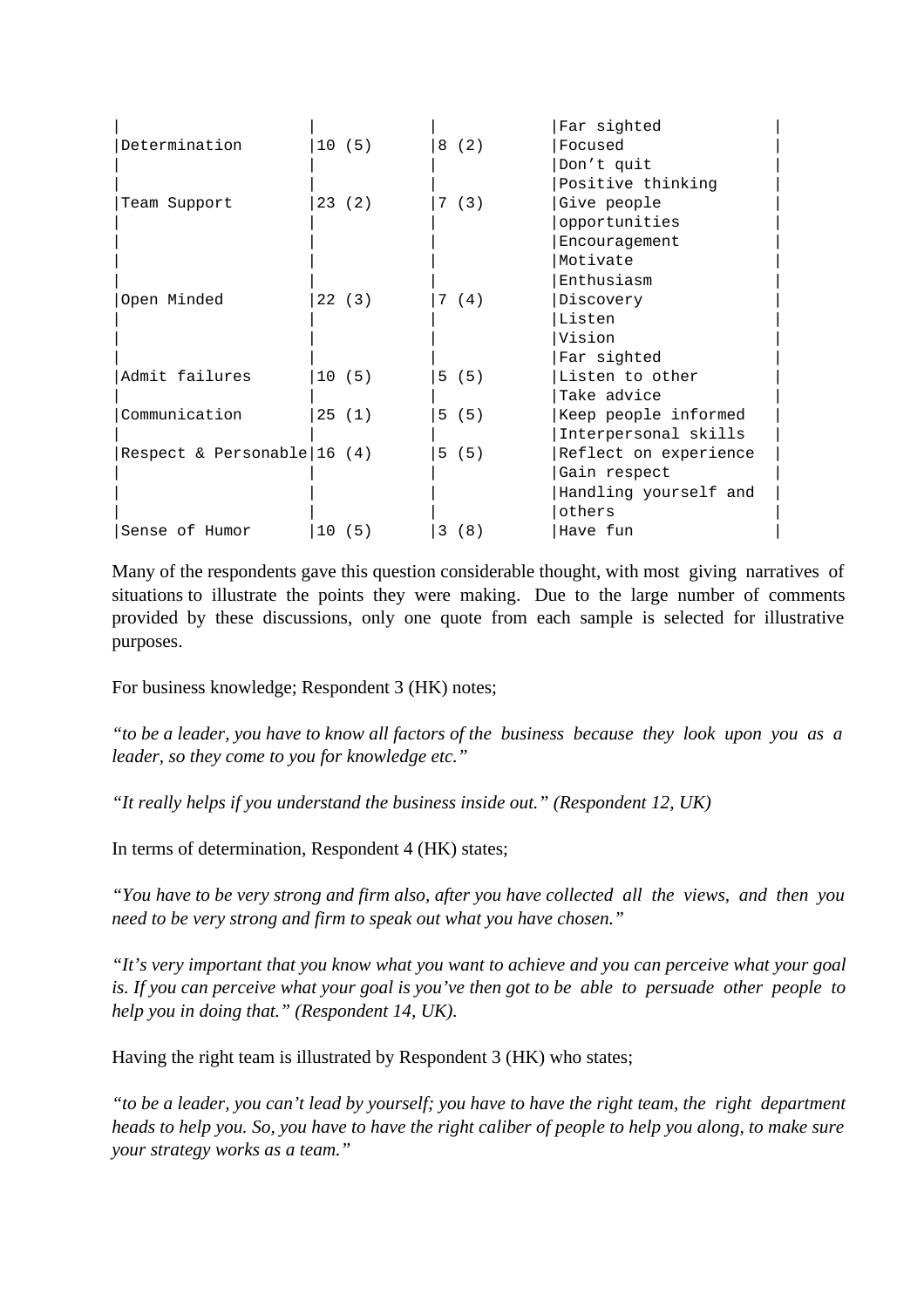*"Having a good and happy workforce is vital." (Respondent 4, UK)*

Clear communication with all levels of staff is seen to be crucial for effective leadership. This is summarized by Respondent 5 (HK) who says;

*"Clear communication is key."*

*"I think they've got to be a good communicator and I think you've got to devote time. I think that is probably one of the differences. I think you've got to devote a lot more of your time to listening and consulting and communicating with people and supporting people than you probably do with actually doing activities." (Respondent 1, UK)*

With regard to admitting to mistakes, Respondent 3 (HK) acknowledges;

*"after you make a decision, you have to make sure you carry out the decision rightly or wrongly. Further down the road, you may find it is wrong, and then as a leader, you have to admit that you are wrong, you got to take responsibility, and you got to be accountable as a leader."*

*"Be human and honest and admit when you are wrong." (Respondent 24, UK)*

Being open minded and curious was illustrated by Respondent 4 (HK) who states;

*"Actually, leaders need to be open minded because you have to accept all the views, like you have to be open and accept different views from your team, however, you have to be very strong and firm also to have, like after you have collected all the views, and then you need to be very strong and firm to speak out what you have chosen. That's number one."*

*"Be open minded and prepared to listen." (Respondent 5, UK)*

In terms of showing charisma and earning respect, Respondent 2 (HK) states;

*"A leader has to be likeable, likeable to the degree that people respect that person and because they are likeable, they would inspire more and get result back more from the inspiration."*

*"A leader has to be approachable and has to have charisma." (Respondent 8, UK)*

The final set of comments related to leaders having a sense of humor. According to Respondent 6 (HK);

*"The next thing is the sense of humour which I think you need sense of humour for anything you do, and obviously it is easier for me within the theme park environment because you can have fun doing what we do and have fun anywhere."*

*"Make work fun. Having s sense of humour really helps" (Respondent 1, UK)*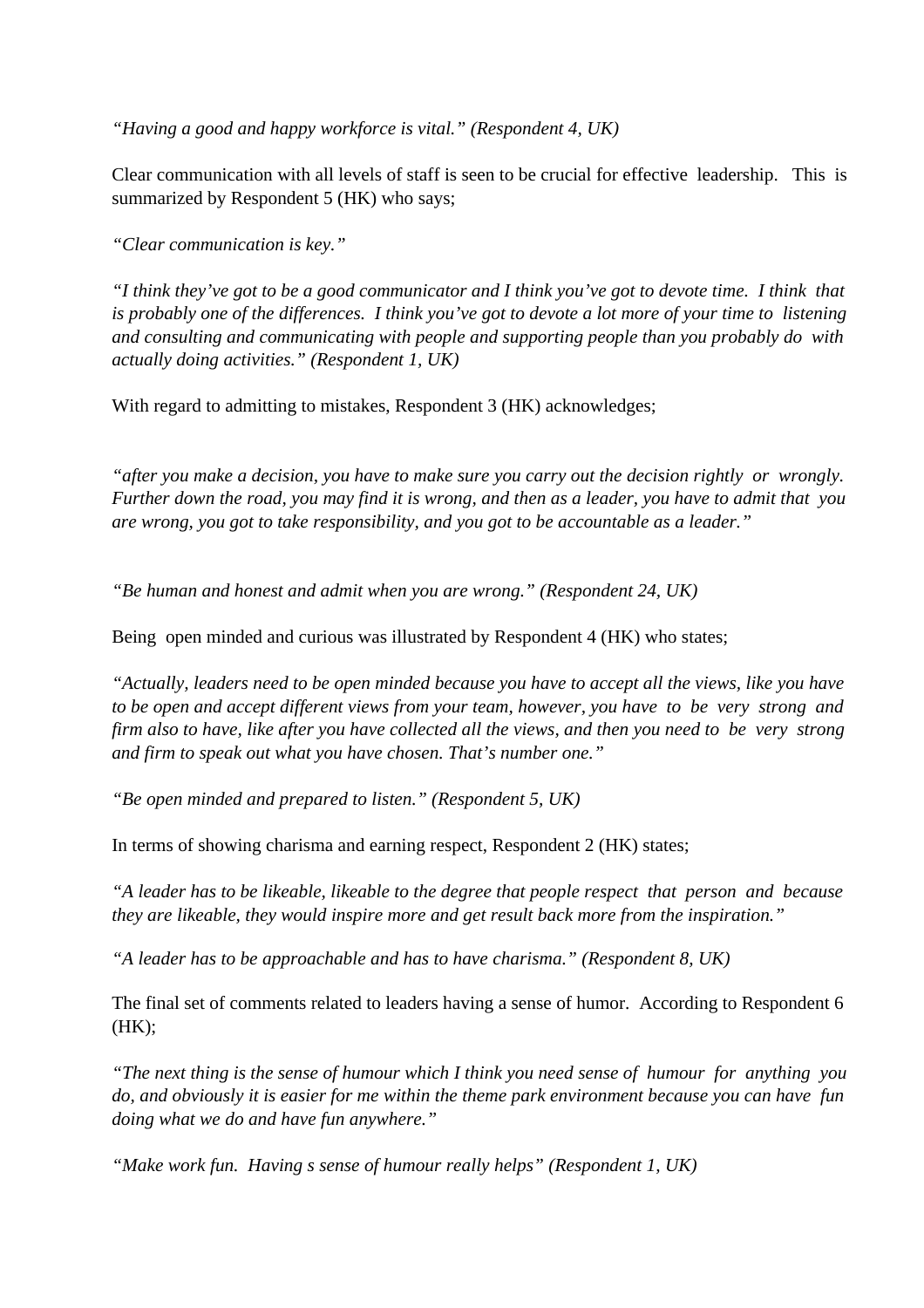The above findings show there are many traits that combined to make an effective leader. These traits relate to personality characteristics, approaches and motivations, with knowledge of the business being the only exception. Although both samples identified similar themes there is a marked difference in the importance of these themes. For the Hong Kong sample, business knowledge is key, particularly in relation to long term views. For the UK sample, communication is seen as the most important thing, with open-mindedness and fostering team support also strongly advocated.

*3. Advice for aspiring leaders.*

This question resulted in much comment and reflection from the leaders. The responses are diverse, although broad similarities could be identified. These broad themes are, first, being enthusiastic and passionate about the business as reflected in the following quotes:

*"Think carefully about whether you really like this industry. If you are not interested in this industry, the job will be very hard and you won't be very successful. (Respondent 1, HK).*

*"I think passion is important, the passion to make other people happy, (Respondent 7, HK).*

*"If you want to be a leader in a particular industry you have to actually passionately enjoy it." (Respondent 15, UK)*

Second, learn all you can about the business, as illustrated by Respondent 2 (HK) who states;

*"No matter what industry they entered, my advice is to learn every single thing about the industry that they can possibly learn even they do it on their own. The most effective leader is going to be a leader that truly understands the business they are leading and the people they are leading. So do everything you can to understand the business and anything you can to understand the people, to appreciate the people and to be empathetic."*

*"Well, I think it would be that they had to know the business. I think that's the most important thing, because if you don't know what you want, and you don't know the business, you're in the hands of other people and you can't be a proper leader." (Respondent 16, UK)*

Third, is to be a good person who others will want to follow, as shown by Respondent 5 (HK);

*"You have to do the right thing, just because you are the leader, you don't boss people around, you can show your authority and you can also show your compassion, so that you have to be sensitive, dealing with people is a difficult thing."*

*I think that the caring side of it, making sure you are a leader that people can see and that as a*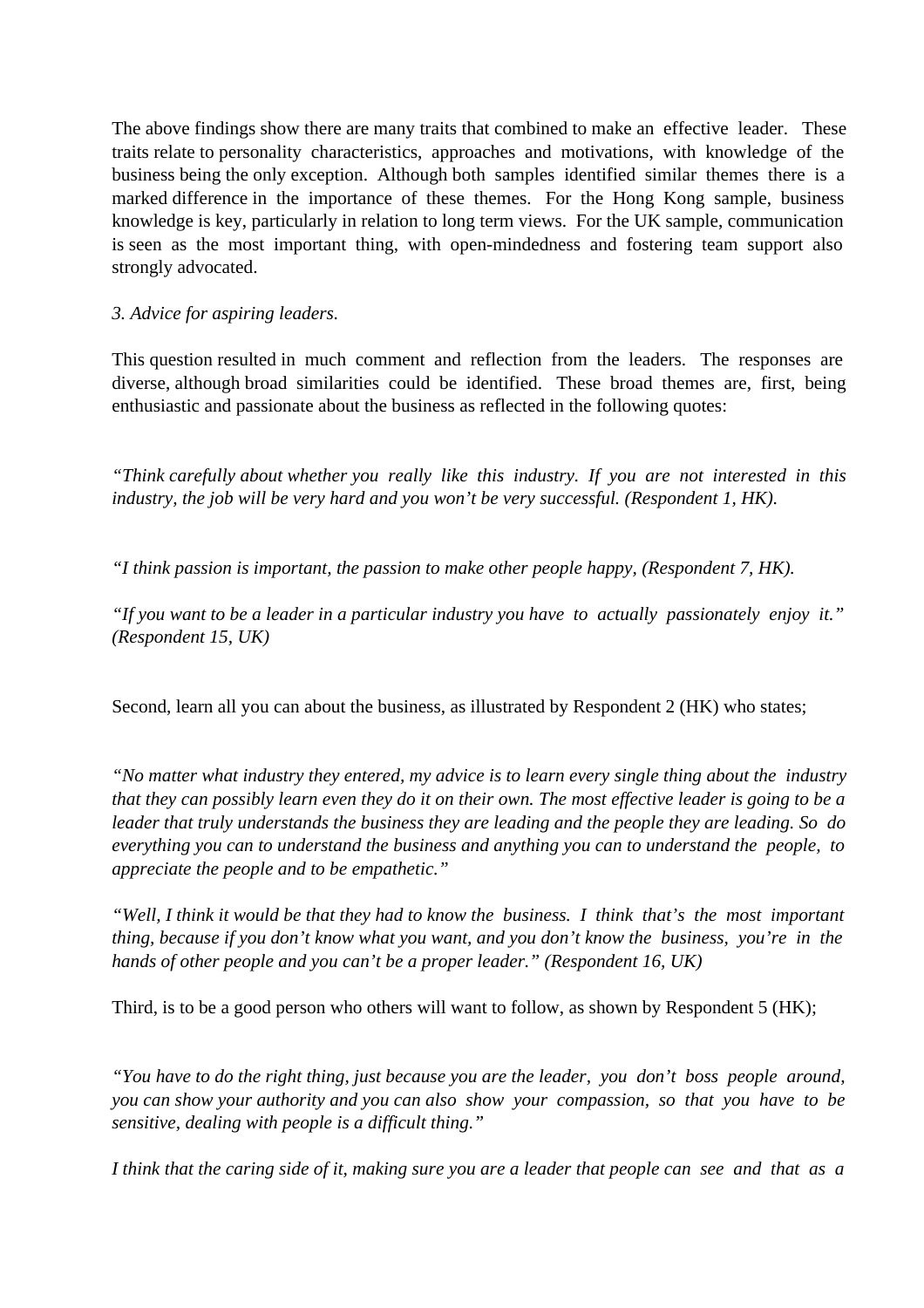*leader you care about people is important." (Respondent 16, UK)*

A leader has to build relationships with his or her staff based on mutual respect and trust. This might be achieved by being value driven, open, trustworthy, honest and approachable." (Respondent 19, UK)

For Hong Kong, a fourth theme was not to be afraid of hard work, and investing time in the industry was also seen as crucial.

*"Don't be afraid of hard work. Don't think that it is hard so I don't want to do it. Actually in any business, not only the travel business, for those who are young and just entering the industry, they have to remember that, they have to work very hard, they have to be willing to work hard and fast and up and know more and be open." (Respondent 4, HK)*

For the UK, a fourth theme was to be yourself and be honest.

*"To listen, just listen to your people and digest and act on that, but definitely to listen and have empathy." (Respondent 25, UK)*

Advice for those aspiring to become leaders in the hospitality industry was that you have to be honest about how much you want to be involved in the industry. The view is very much that you cannot be half hearted about the profession as it demands much time and effort. However, those who are passionate about the industry stand a very good chance of success. The interviewees noted the need for a successful leader to have a strong passion for the industry, a desire to interact and enjoyment of dealing with people of different backgrounds.

## *4. Leadership issues specific to the hospitality industry*

This area showed considerable diversity between the two samples. For the UK sample, four specific leadership issues were raised. There was strong consensus on the following factors:

- The industry does not have a good reputation for career development and this can deter people from entering the industry;
- the environment is very competitive, so you have to create a culture for staff that creates loyalty to the brand;
- due to the volatility of the industry, both good and bad times have to be managed, so you need to be an effective leader for both, and
- you have to be able to lead a very diverse workforce, and often one that is geographically spread, with the lowest paid being the company ambassadors due to the nature of service. This takes a particular type of leadership to be able to motivate everyone.

For the Hong Kong sample, the dominant theme to emerge from the interviews was the industry's universal 'people orientation,' of the industry. Therefore, more so than in other industries, leadership skills revolving around interpersonal relations and communication were perceived as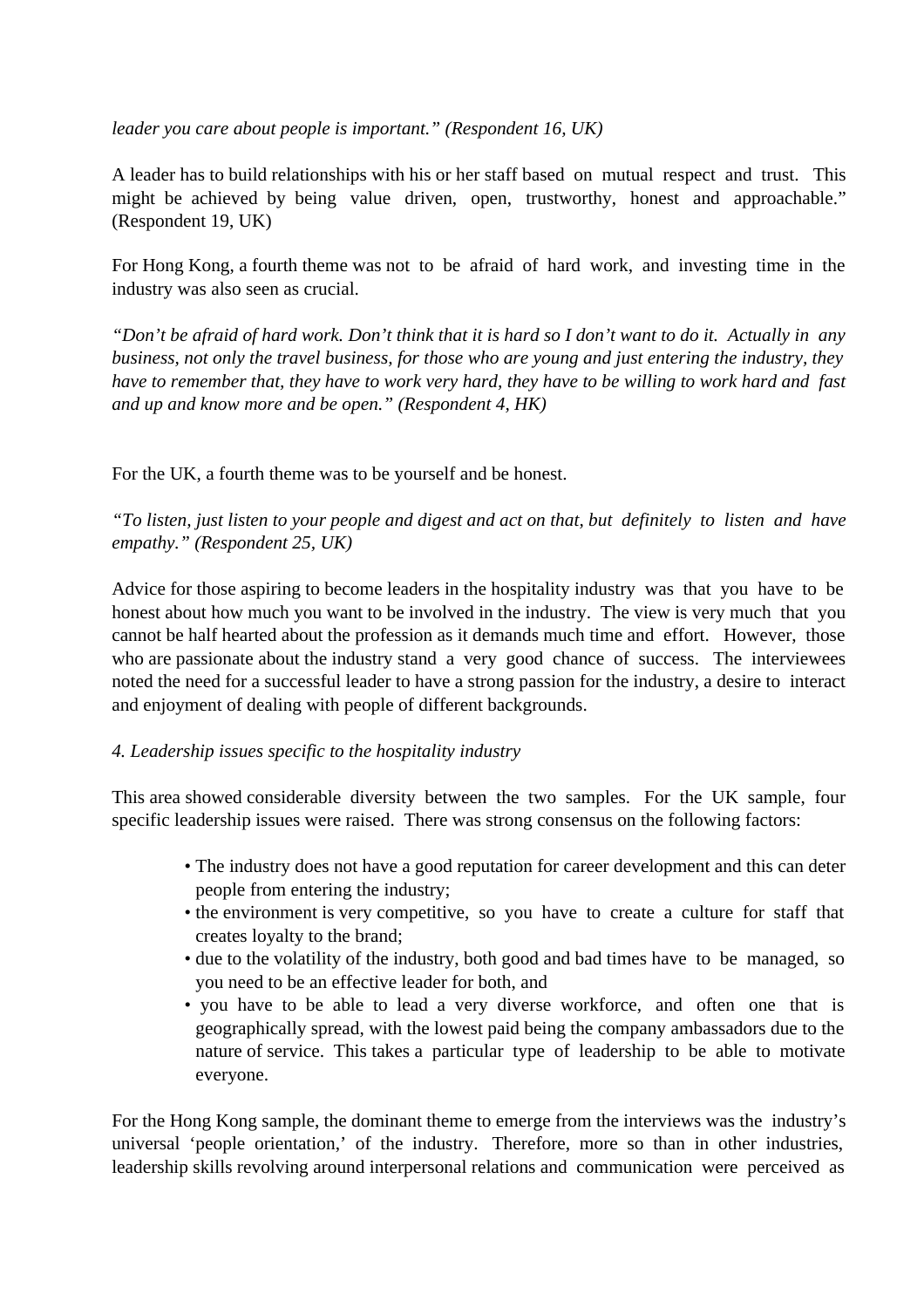particularly important. Given the importance of the provider-customer interface to customer satisfaction, the need to hire the 'right people' for the job was strongly emphasized. For example, Respondent 3 stressed that

*"The single most important aspect of how we deliver good service is hiring the right people"*

and Respondent 9 referring to the need for having the right people in a team, stating that

*"A hotel is very labour-intensive, so trying to get the team work together is very important, you have to have the right people."*

The findings reveal marked differences in terms of specific leadership issues. Common to both is the idea of having to have the right people, both in terms of attracting them to the industry and their subsequent development. It is not surprising that workforce diversity is considered more of an issue in the UK than Hong Kong as many nationalities are employed in hospitality organisations.

### **CONCLUSION**

The research has offered an initial insight into hospitality leadership from both the UK and Hong Kong perspective. Three initial conclusions are drawn.

The first relates to the development of leadership skills. There is no doubt that formal education and training has a role to play in the development of leaders. In agreement with previous research (Hegarty, 2005; Law & Glover 2000; Scheule & Sneed, 2001), the study found that leaders recognised the value of leadership theory and classroom based learning. However, more significant was the role of learning by experience. The present research does not explore whether learning by experience is more important than formal education, or in what form the learning by experience takes. For example, it could be that learning by experience is gained over time on the job or it might be as part of work integrated education. What is clear is that learning by experience has no substitute, therefore in the context of teaching and training it highlights the need for practical work based training and development. Furthermore, it appears there is also no substitute for time spent in junior and senior roles as part of the learning process. The role of mentors was also seen as useful to facilitate learning by experience and again could be applied to both employment after education in the workplace or as part of work based education.

Second, the characteristics of leaders and the skills required for leadership are many, relating largely to personality attributes and skills. Leaders are expected to have vision, good communication skills, loyalty, decisiveness, perseverance and a range of interpersonal and management skills. These have been previously identified in the literature (for example, Kriegl, 2000, Cichy & Schmidgall, 1996; 1997). The present study finds support for these issues. Some cultural distinctions are also evident here. In the Hong Kong context, business skills are valued very highly, whereas in the UK sample, communication was viewed as the most important. The balance between learned skills and personality attributes is often a blurred, but clearly there is a role for both.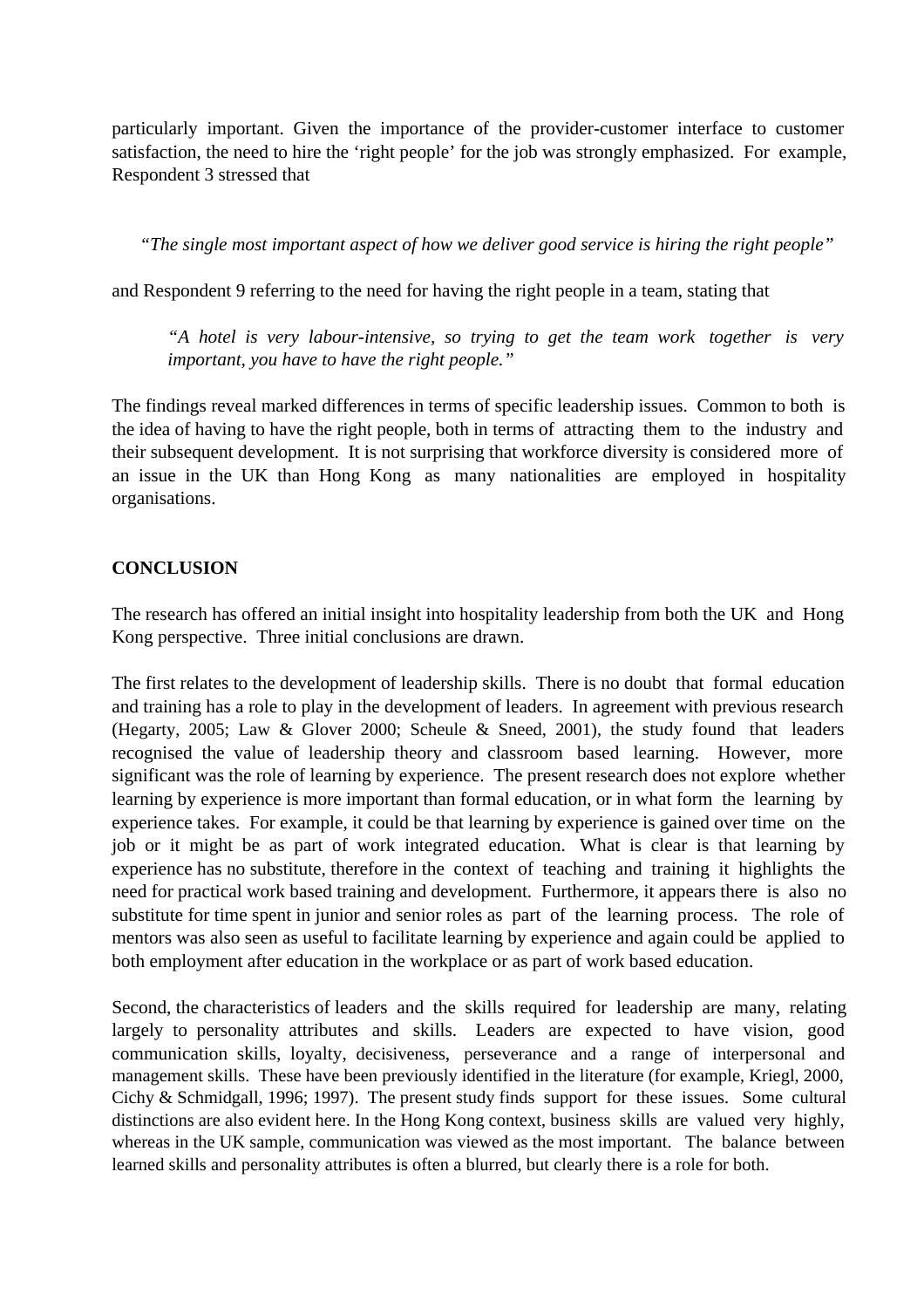Third, the research uncovers some evidence of differences between leadership issues for the hospitality industry in the UK and Hong Kong, reflecting the different situational contexts of the two destinations. This is not surprising given the different labour markets and industry trends that are affecting each place, and it adds value to the notion of the importance of context explored by Wong and Chan (2010). Furthermore, differences are evident in the emphasis given to the leader's perceptions of what makes an effective leader. Previous research (for example, Testas, 2007; 2009) has highlighted the importance of cultural differences. Whilst this research cannot be conclusive in this claim, it can be suggested that cultural differences are evident in terms of the relative importance of the different themes. Although commonalities are found in terms of where skills are learned, characteristics and skills required to be an effective leader and advice for aspiring leaders, the relative importance of these themes varies slightly. Whether these differences are due to situational contexts or cultural distinctions is not known, therefore further research into these contextual and cultural differences would be a way forward for this research and would also assist in widening leadership studies that consider the Asian context.

# **REFERENCES**

Alvesson, M., and Sveningsson, S. (2003). The great disappearing act: difficulties in doing ''leadership''. *The Leadership Quarterly* 14(3), 359–381.

Antonakis, J., Avolio, B.J., and Sivasubramaniam, N. (2003). Context and leadership: an examination of the nine-factor full-range leadership theory using the Multifactor Leadership Questionnaire. *The Leadership Quarterly* 14 (3), 261–295

Bailey, K.D. (1994). *Methods of Social Research*. 4th Edition. New York: Macmillan.

Bennis, W. (2007). The challenges of leadership in the modern world. Introduction to the special issue. *American Psychologist,* 62(1), 2-5.

Brownell, J., 2008. Leading on land and sea: competencies and context. *International* Journal of Hospitality Management 27(2), 137–150.

Bryman, A. (1992). *Charisma and Leadership in Organizations*. Thousand Oaks, CA: Sage Publications.

Bryman, A., 2004. Qualitative research on leadership: a critical but appreciative review. *The Leadership Quarterly* 15(6), 729–769.

Cichy, R.F. and Sciarini, Michael P. (1990). Do You Fit This Profile Of a Hospitality Leader? *Lodging.* 15(10), 40-42.

Cichy, R.F. and Cook, C.L. (1991). Leadership Qualities: The Non-Commercial Foodservice Industry. *Restaurant Personnel Management.* 4(8), 6-7.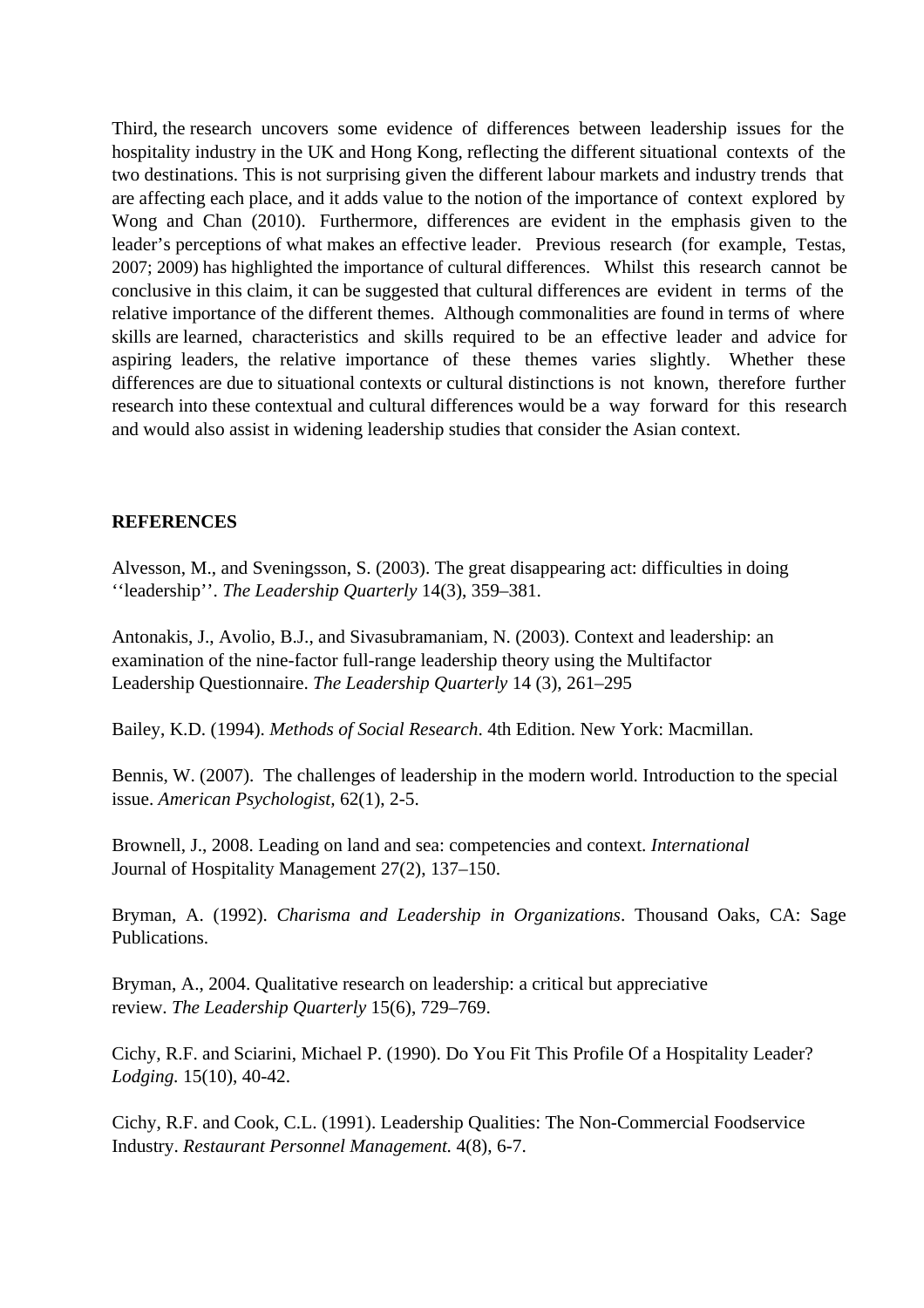Cichy, R.F., Aoki, T., Patton, M.E., and Sciarini, M.P. (1992). Five Foundations of Leadership in Japan's Lodging Industry. *FIU Hospitality Review.* 10(2), 65-77.

Cichy, R.F., Aoki, T., Patton, M.P., and Hwang, K.Y. (1993). Shido-sei: Leadership in Japan's Commercial Food-Service Industry. *Cornell Hotel and Restaurant Administration Quarterly.* 34(1), 88-95.

Cichy, R.F. and Schmidgall, R.S. (1996). Leadership Qualities of Financial Executives in the U.S. Lodging Industry. *Cornell Hotel and Restaurant Administration Quarterly.* 37(2), 25-29.

Cichy, R.F. and Schmidgall, R.S. (1997). Financial Executives in U.S. Clubs. *Cornell Hotel and Restaurant Administration Quarterly.* 38(5), 67-73.

Chiang, C.-F., and Jang, S., 2008. The Antecedents and Consequences Psychological Empowerment: The Case of Taiwan's Hotel Companies. *Journal of Hospitality and Tourism Research* 32(1), 40-61.

Clark, R. A., Hartline, M. D. and Jones, K.C. (2009). The effects of leadership style on hotel employees' commitment to service quality. *Cornell Hospitality Quarterly* 50 (2), 209-231.

Gerstner, C.R., Day, D.V., 1994. Cross-cultural comparison of leadership prototypes. *The Leadership Quarterly* 5(2), 121–134.

Guerrier, Y. (2008). Organisational studies and hospitality management. In B. Brotherton & R. Woods (Eds.), *The Sage Handbook of Hospitality Management,* London, UK: Sage Publications.

Hegarty, J., (2005). *Leadership for change in hospitality and tourism education.* The 23rd EuroCHRIE Conference 'Facing change in tourism and hospitality', October 26-28 2005, Paris, France.

Denzin, N. K., and Y. S. Lincoln (Eds.) (1998). *The landscape of qualitative research: theories and issues.* Thousand Oaks, CA: Sage Publications.

Hofstede, G., 1980. Motivation, leadership, and organization: do American theories apply abroad? *Organizational Dynamics* 9(1), 42–63.

Ladkin, A., and Weber, K. (Forthcoming) Leadership issues and challenges in the tourism industry: A Hong Kong perspective. *Asia Pacific Journal of Tourism Research.*

Law, S., and Glover, D. (2000). *Educational leadership and learning: practice, policy and research.* Buckingham, Open University Press.

Littrell, R.F. (2002). Desirable leadership behaviours of multi-cultural managers in China, *Journal of Management Development.* 21(1), 5-74.